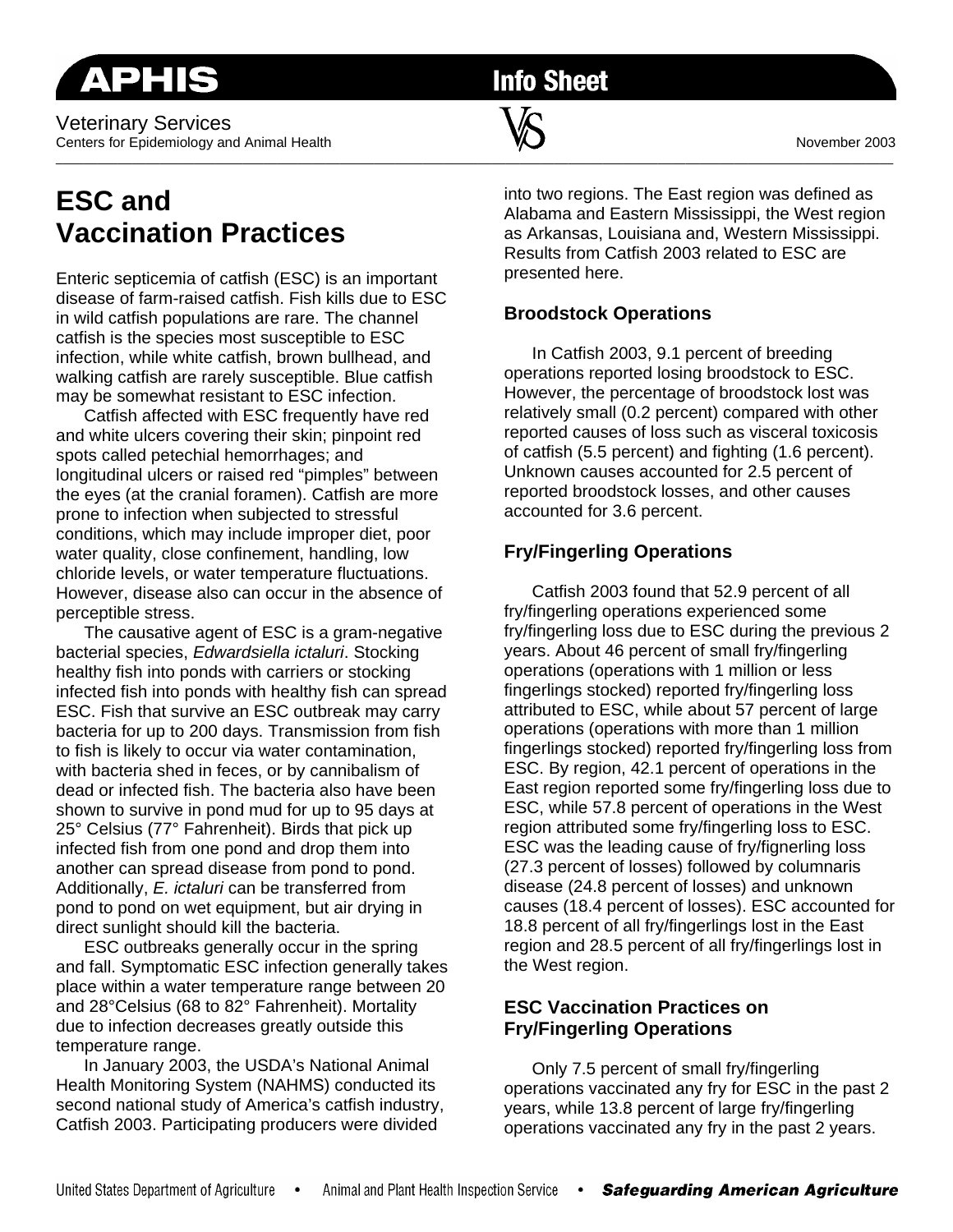Vaccination practices were similar by region: 8.9 percent of operations in the East region vaccinated fry for ESC in the past 2 years, compared to 12.4 percent in the West region. The operation average age of fry vaccinated for ESC was 8.8 days.

 In 2001 on operations that vaccinated fry, 71.3 percent and 22.1 percent of fry were vaccinated on small and large fry/fingerling operations, respectively. The difference was even more pronounced in 2002, with small fry/fingerling operations vaccinating 87.1 percent of fry, and large operations vaccinating 17.1 percent. Overall, 18.1 percent of fry were vaccinated in 2002 on operations that vaccinated fry.

 For all fingerling operations that vaccinated any fry in the past 2 years, 29.4 percent vaccinated all fry intended for growout on the operation, and 39.0 percent vaccinated a portion of the fry intended for growout. In contrast, 5.2 percent of hatchery operations vaccinated all fry intended for sale, and 30.6 percent vaccinated a portion of fry for sale (Figure 1).



### **Foodsize Fish Operations**

 In 2002, 65.1 percent of foodsize fish operations in the East region experienced ESC outbreaks, compared to 54.9 percent of foodsize fish operations in the West region. Operations of 20 or more acres were more likely to have an outbreak than were smaller operations. On average, larger operations also experienced outbreaks in higher percentages of ponds than did operations of less than 20 acres (Figure 2).

#### **Figure 2. Percent of Foodsize Fish Operations and Ponds that Experienced Any ESC Outbreaks in 2002, by Size of Operation**

**\_\_\_\_\_\_\_\_\_\_\_\_\_\_\_\_\_\_\_\_\_\_\_\_\_\_\_\_\_\_\_\_\_\_\_\_\_\_\_\_\_\_\_\_\_\_\_\_\_\_\_\_\_\_\_\_** 





 For foodsize fish operations that experienced losses due to ESC in 2002, 50.5 percent classified the loss as light (less than 200 pounds of fish); 39.5 percent described the loss as moderate (200 to 2,000 pounds of fish); and 10.0 percent categorized the loss as severe (more than 2,000 pounds of fish).

 Overall, 15.8 percent of foodsize fish operations stocked any fish vaccinated for ESC. In the East region, 20.3 percent of operations stocked vaccinated fish, compared to 10.7 percent of operations in the West region. Smaller operations were less likely to stock vaccinated fish than operations with 20 or more acres. Of foodsize fish operations planning to stock fish in 2003, 23.6 percent in the East region and 8.4 percent in the West region planned to vaccinate for ESC. In both regions, operations planned to vaccinate about 14 percent of fish.

### **ESC Treatment Options**

 In Catfish 2003, the most common treatment reported for ESC outbreaks was taking fish off feed (54.7 percent of fingerling operations). ESC can be transmitted to fish orally and withholding feed may reduce transmission efficiency. Currently, Romet<sup>®</sup> (sulfadimethoxine and ormetoprim) is the only antibiotic approved for treating ESC. About 18 percent of fingerling operations treated ESC outbreaks with feed medicated with Romet.